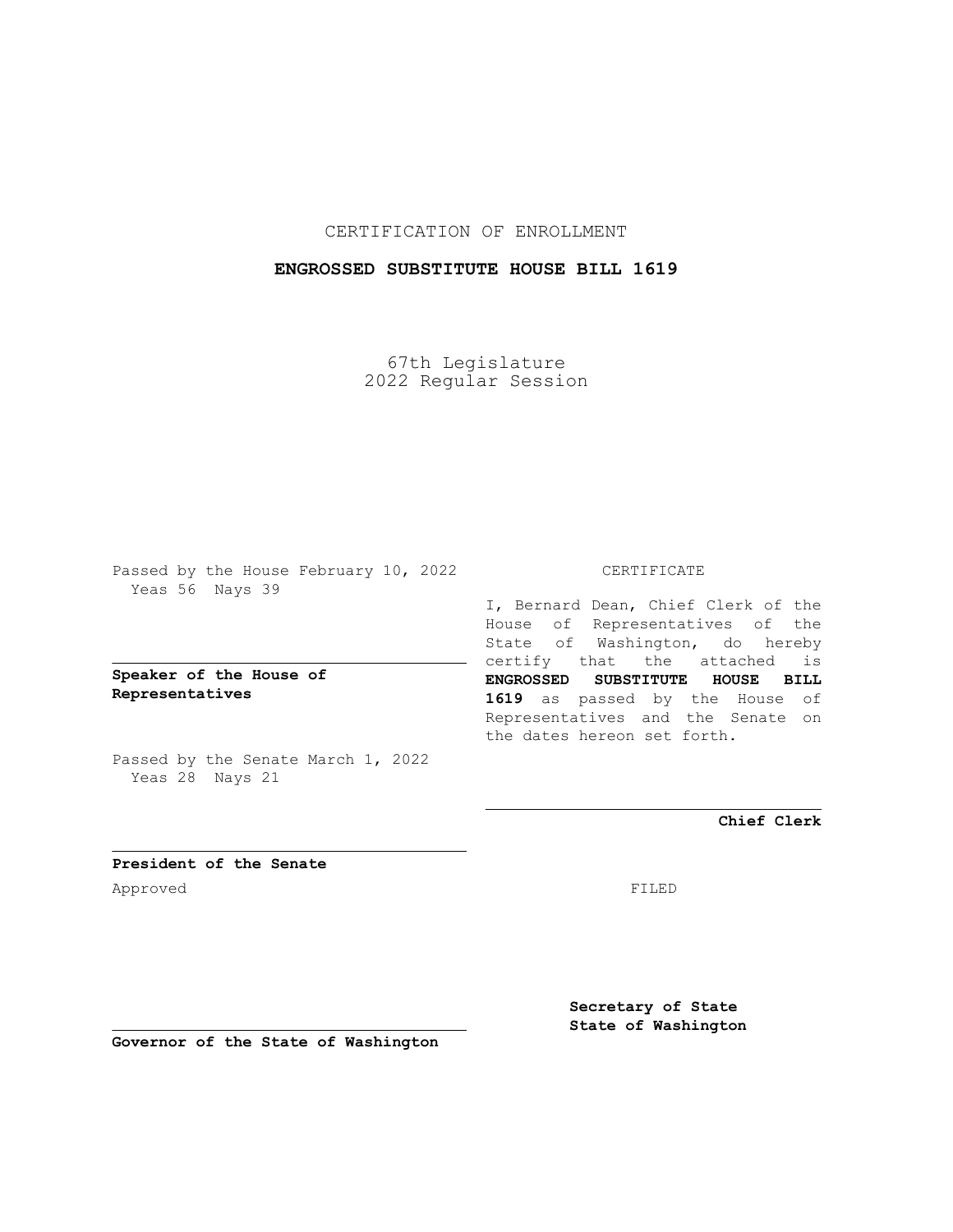## **ENGROSSED SUBSTITUTE HOUSE BILL 1619**

Passed Legislature - 2022 Regular Session

## **State of Washington 67th Legislature 2022 Regular Session**

**By** House Environment & Energy (originally sponsored by Representatives Fitzgibbon, Hackney, Ryu, Berry, Wicks, Duerr, Ramel, Valdez, Fey, Goodman, Gregerson, Macri, Simmons, Kloba, Pollet, Riccelli, Ormsby, and Harris-Talley)

READ FIRST TIME 01/18/22.

 AN ACT Relating to appliance efficiency standards; amending RCW 19.260.030, 19.260.040, and 19.260.050; reenacting and amending RCW 19.260.020 and 19.260.020; providing an effective date; and providing 4 an expiration date.

5 BE IT ENACTED BY THE LEGISLATURE OF THE STATE OF WASHINGTON:

6 **Sec. 1.** RCW 19.260.020 and 2019 c 286 s 2 are each reenacted and 7 amended to read as follows:

8 The definitions in this section apply throughout this chapter 9 unless the context clearly requires otherwise.

10 (1) "Air compressor" means a compressor designed to compress air 11 that has an inlet open to the atmosphere or other source of air and 12 is made up of a compression element (bare compressor), a driver or 13 drivers, mechanical equipment to drive the compressor element, and 14 any ancillary equipment.

15 (2) "ANSI" means the American national standards institute.

16 (3) "Bottle-type water dispenser" means a water dispenser that 17 uses a bottle or reservoir as the source of potable water.

 (4) "Commercial dishwasher" means a machine designed to clean and sanitize plates, pots, pans, glasses, cups, bowls, utensils, and trays by applying sprays of detergent solution, with or without 21 blasting media granules, and a sanitizing rinse.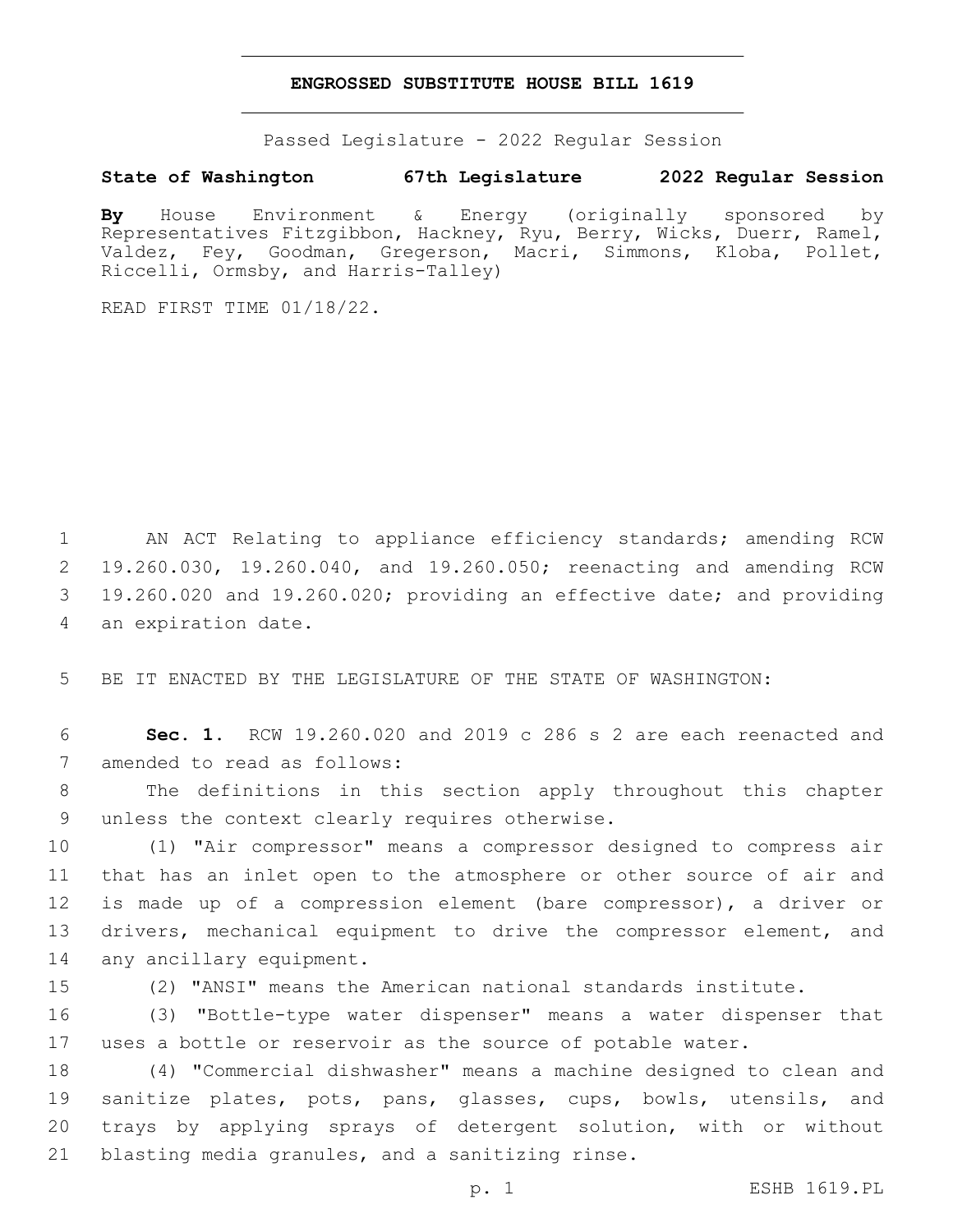(5) "Commercial fryer" means an appliance, including a cooking vessel, in which oil is placed to such a depth that the cooking food is supported by displacement of the cooking fluid rather than by the bottom of the vessel. Heat is delivered to the cooking fluid by means of an immersed electric element of band-wrapped vessel (electric fryers) or by heat transfer from gas burners through either the walls of the fryer or through tubes passing through the cooking fluid (gas 8 fryers).

 (6) "Commercial hot food holding cabinet" means a heated, fully enclosed compartment, with one or more solid or partial glass doors, that is designed to maintain the temperature of hot food that has been cooked in a separate appliance. "Commercial hot food holding cabinet" does not include heated glass merchandising cabinets, drawer 14 warmers, or cook and hold appliances.

 (7) "Commercial steam cooker" means a device with one or more food-steaming compartments in which the energy in the steam is transferred to the food by direct contact. Models may include countertop models, wall-mounted models, and floor models mounted on a 19 stand, pedestal, or cabinet-style base.

 (8) "Compensation" means money or any other valuable thing, regardless of form, received or to be received by a person for 22 services rendered.

 (9) "Compressor" means a machine or apparatus that converts different types of energy into the potential energy of gas pressure for displacement and compression of gaseous media to any higher- pressure values above atmospheric pressure and has a pressure ratio 27 at full-load operating pressure greater than 1.3.

 (10) "Cook and hold appliance" means a multiple mode appliance intended for cooking food that may be used to hold the temperature of the food that has been cooked in the same appliance.

(11) "CTA" means the consumer technology association.

 (12) "Department" means the department of commerce. (13) "Drawer warmer" means an appliance that consists of one or

 more heated drawers and that is designed to hold hot food that has been cooked in a separate appliance at a specified temperature.

 (14) "Electric storage water heater" means a consumer product that uses electricity as the energy source to heat domestic potable water, has a nameplate input rating of twelve kilowatts or less, contains nominally forty gallons but no more than one hundred twenty gallons of rated hot water storage volume, and supplies a maximum hot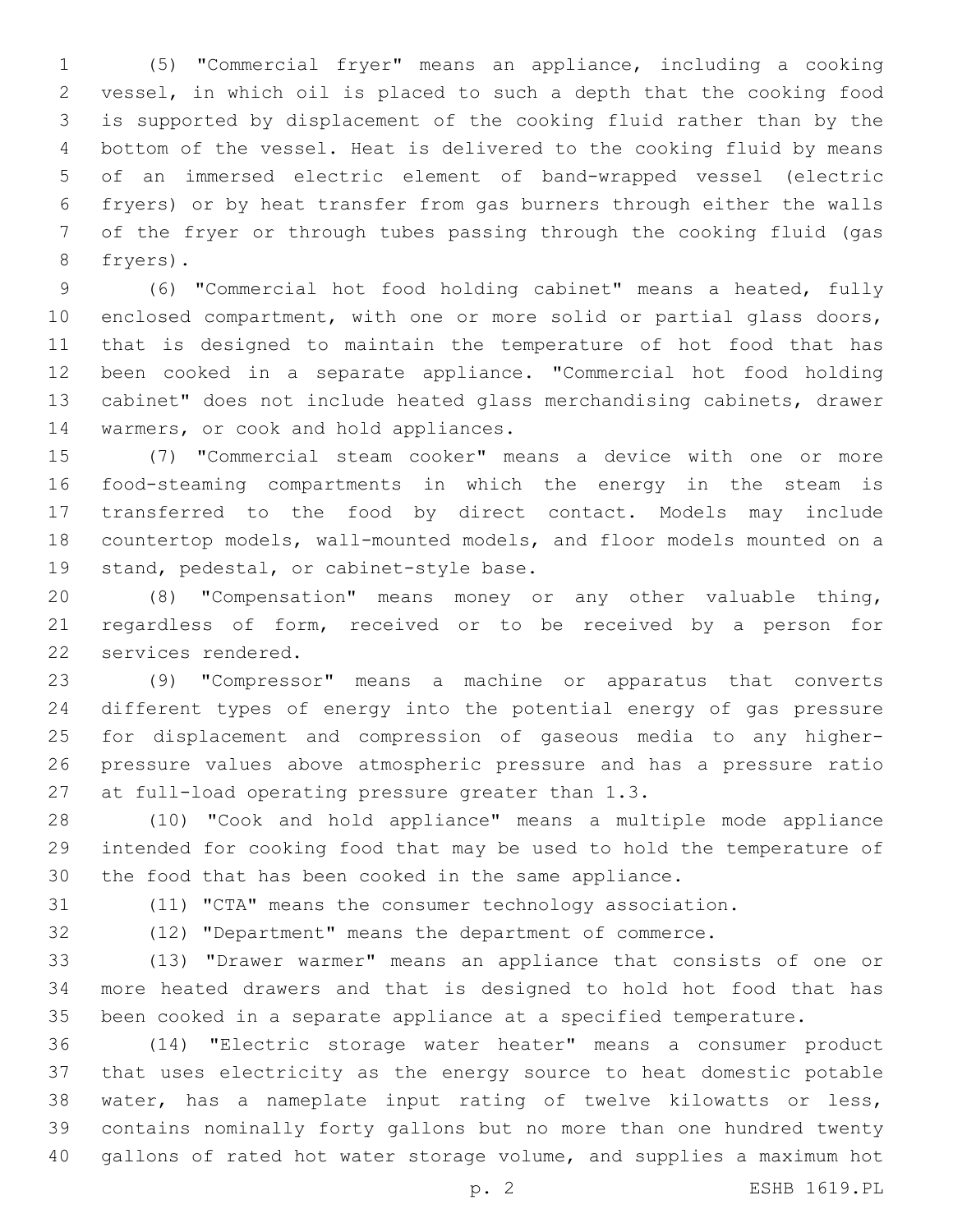water delivery temperature less than one hundred eighty degrees 2 Fahrenheit.

 (15) "General service lamp" has the same meaning as set forth in the action published at 82 Fed. Reg. 7276, 7321-22 (January 19, 2017) and modified by the action published at 82 Fed. Reg. 7322, 7333 (January 19, 2017).6

 (16) "Heated glass merchandising cabinet" means an appliance with a heated cabinet constructed of glass or clear plastic doors which, with seventy percent or more clear area, is designed to display and maintain the temperature of hot food that has been cooked in a 11 separate appliance.

 (17) "High color rendering index fluorescent lamp" or "high CRI fluorescent lamp" means a fluorescent lamp with a color rendering index of eighty-seven or greater that is not a compact fluorescent 15 lamp.

 (18) "Hot water dispenser" means a small electric water heater that has a measured storage volume of no greater than one gallon.

 (19) "Mini-tank electric water heater" means a small electric water heater that has a measured storage volume of more than one gallon and a rated storage volume of less than twenty gallons.

 (20) "Point-of-use water dispenser" means a water dispenser that uses a pressurized water utility connection as the source of potable 23 water.

 (21) "Portable air conditioner" means a portable encased assembly, other than a packaged terminal air conditioner, room air conditioner, or dehumidifier, that delivers cooled, conditioned air to an enclosed space, and is powered by single-phase electric current. It includes a source of refrigeration and may include additional means for air circulation and heating and may be a single-30 duct or a dual-duct portable air conditioner.

 (22) "Portable electric spa" means a factory-built electric spa or hot tub, which may or may not include any combination of integral controls, water heating, or water circulating equipment.

 (23) "Pressure regulator" means a device that maintains constant operating pressure immediately downstream from the device, given 36 higher pressure upstream.

 (24) (("Residential pool pump" means a pump used to circulate and filter pool water in order to maintain clarity and sanitation.

39 (25)) "Residential ventilating fan" means a ceiling, wall-mounted, or remotely mounted in-line fan designed to be used in a

p. 3 ESHB 1619.PL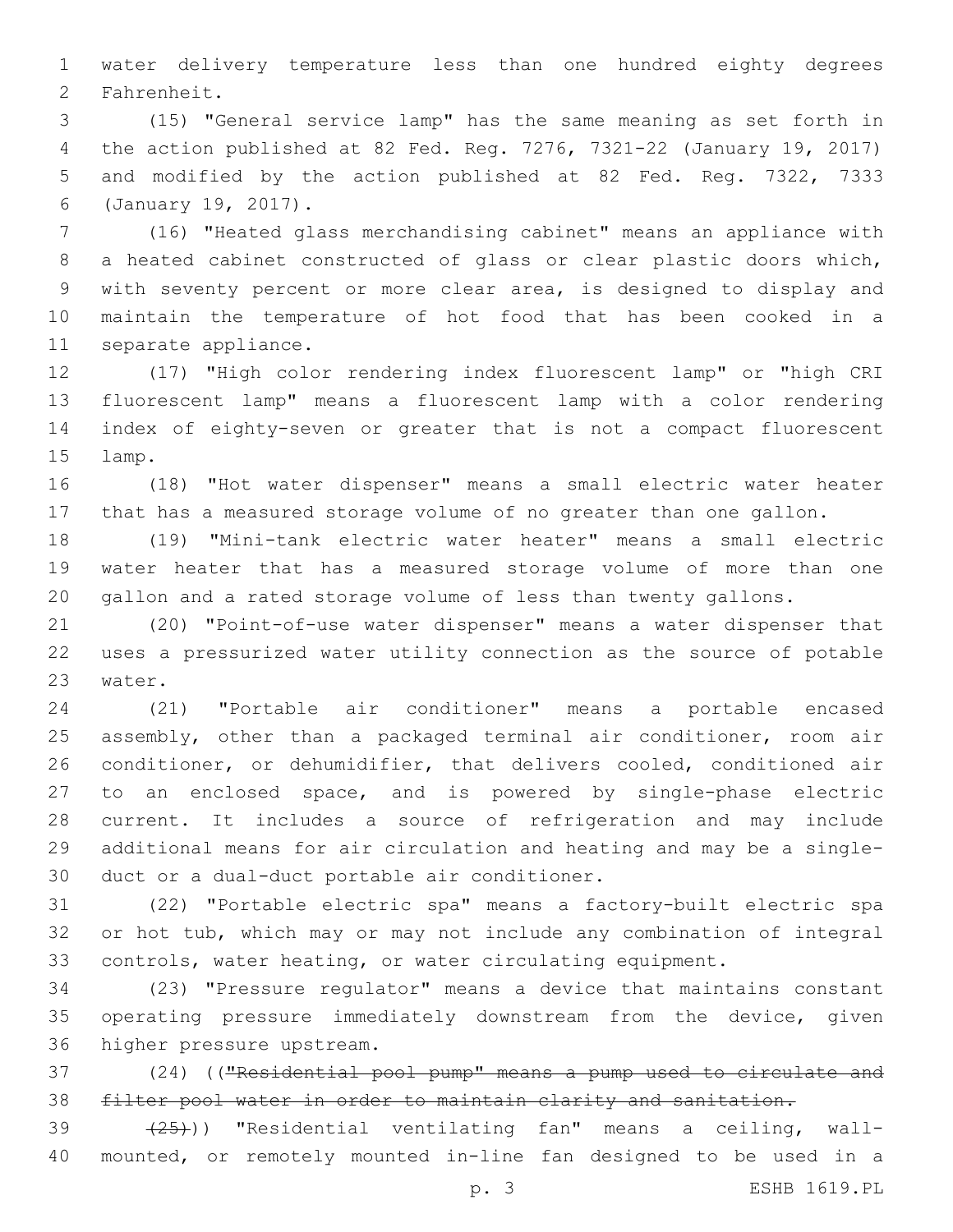bathroom or utility room whose purpose is to move objectionable air 2 from inside the building to the outdoors.

 ( $(\overline{+26})$ )  $(25)$  "Signage display" means an analog or digital device designed primarily for the display for computer-generated signals that is not marketed for use as a computer monitor or a television.

 (((27))) (26) "Spray sprinkler body" means the exterior case or shell of a sprinkler incorporating a means of connection to the piping system designed to convey water to a nozzle or orifice.

 (((28) "Uninterruptible power supply" means a battery charger 10 consisting of a number of convertors, switches, and energy storage 11 devices such as batteries, constituting a power system for maintaining continuity of load power in case of input power failure.

13 (29))) (27) "Water cooler" means a freestanding device that consumes energy to cool or heat potable water, including cold only units, hot and cold units, cook and cold units, storage-type units, 16 and on-demand units.

 (28) "Air purifier," also known as "room air cleaner," means an electric, cord-connected, portable appliance with the primary 19 function of removing particulate matter from the air and that can be moved from room to room.

 (29) "Commercial oven" means a chamber designed for heating, 22 roasting, or baking food by conduction, convection, radiation, or electromagnetic energy, or any combination thereof.

 (30)(a) "Electric vehicle supply equipment" means the conductors, 25 including the ungrounded, grounded, and equipment grounding 26 conductors, the electric vehicle connectors, attachment plugs, and 27 all other fittings, devices, power outlets, or apparatuses installed specifically for the purpose of delivering energy from the premises wiring to the electric vehicle.

 (b) "Electric vehicle supply equipment" does not include the conductors, connectors, and fittings that are part of a vehicle, and does not include charging cords with NEMA 5-15P or NEMA 5-20P attachment plugs.

 (31) "Industrial air purifier" means an indoor air cleaning 35 device manufactured, advertised, marketed, labeled, and used solely for industrial use that is marketed solely through industrial supply 37 outlets or businesses and prominently labeled as "Solely for industrial use. Potential health hazard: Emits ozone".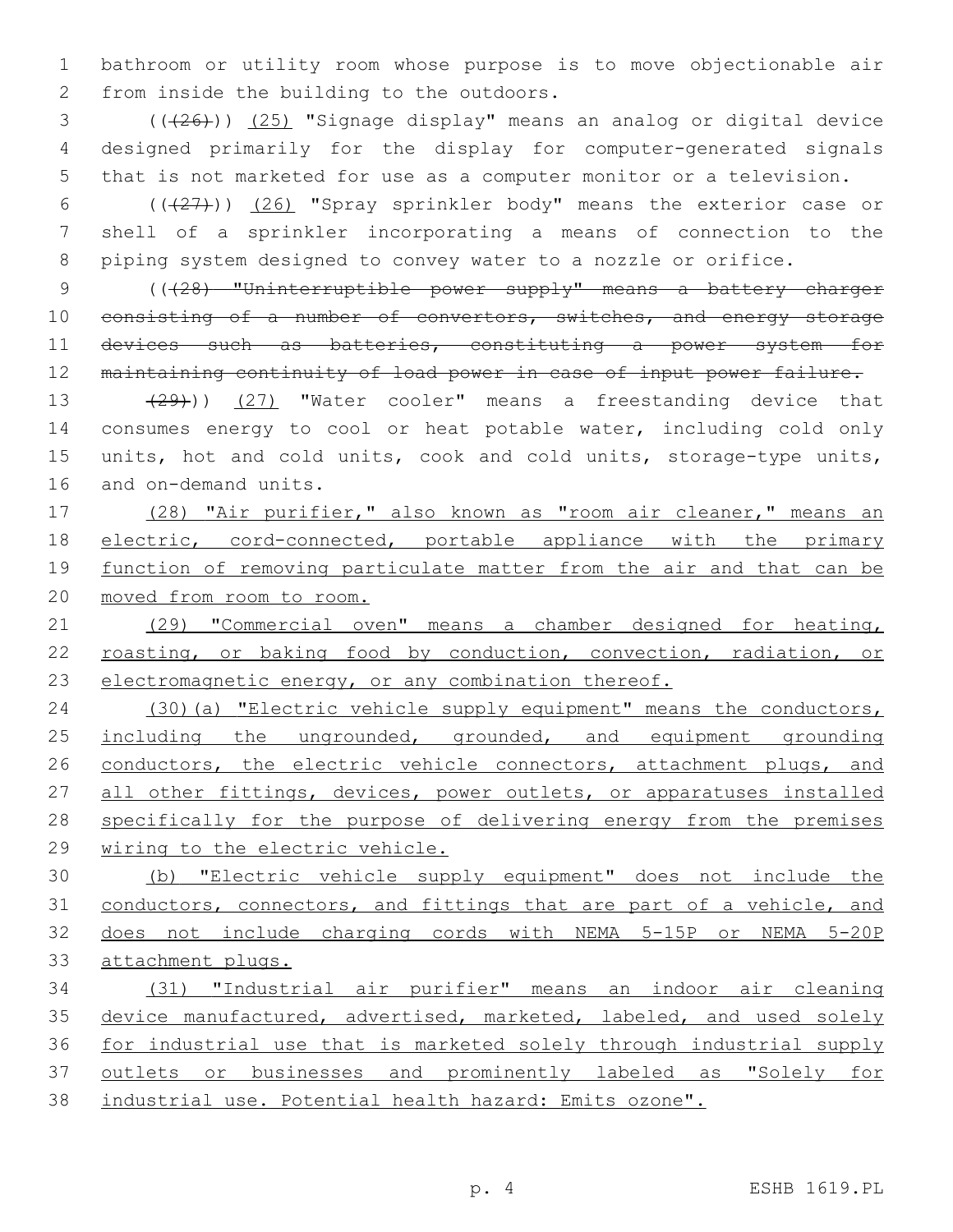**Sec. 2.** RCW 19.260.020 and 2019 c 286 s 2 are each reenacted and 2 amended to read as follows:

 The definitions in this section apply throughout this chapter 4 unless the context clearly requires otherwise.

 (1) "Air compressor" means a compressor designed to compress air that has an inlet open to the atmosphere or other source of air and is made up of a compression element (bare compressor), a driver or drivers, mechanical equipment to drive the compressor element, and 9 any ancillary equipment.

(2) "ANSI" means the American national standards institute.

 (3) "Bottle-type water dispenser" means a water dispenser that uses a bottle or reservoir as the source of potable water.

 (4) "Commercial dishwasher" means a machine designed to clean and sanitize plates, pots, pans, glasses, cups, bowls, utensils, and trays by applying sprays of detergent solution, with or without 16 blasting media granules, and a sanitizing rinse.

 (5) "Commercial fryer" means an appliance, including a cooking vessel, in which oil is placed to such a depth that the cooking food is supported by displacement of the cooking fluid rather than by the bottom of the vessel. Heat is delivered to the cooking fluid by means of an immersed electric element of band-wrapped vessel (electric fryers) or by heat transfer from gas burners through either the walls of the fryer or through tubes passing through the cooking fluid (gas 24 fryers).

 (6) "Commercial hot food holding cabinet" means a heated, fully enclosed compartment, with one or more solid or partial glass doors, that is designed to maintain the temperature of hot food that has been cooked in a separate appliance. "Commercial hot food holding cabinet" does not include heated glass merchandising cabinets, drawer 30 warmers, or cook and hold appliances.

 (7) "Commercial steam cooker" means a device with one or more food-steaming compartments in which the energy in the steam is transferred to the food by direct contact. Models may include countertop models, wall-mounted models, and floor models mounted on a 35 stand, pedestal, or cabinet-style base.

 (8) "Compensation" means money or any other valuable thing, regardless of form, received or to be received by a person for 38 services rendered.

 (9) "Compressor" means a machine or apparatus that converts different types of energy into the potential energy of gas pressure

p. 5 ESHB 1619.PL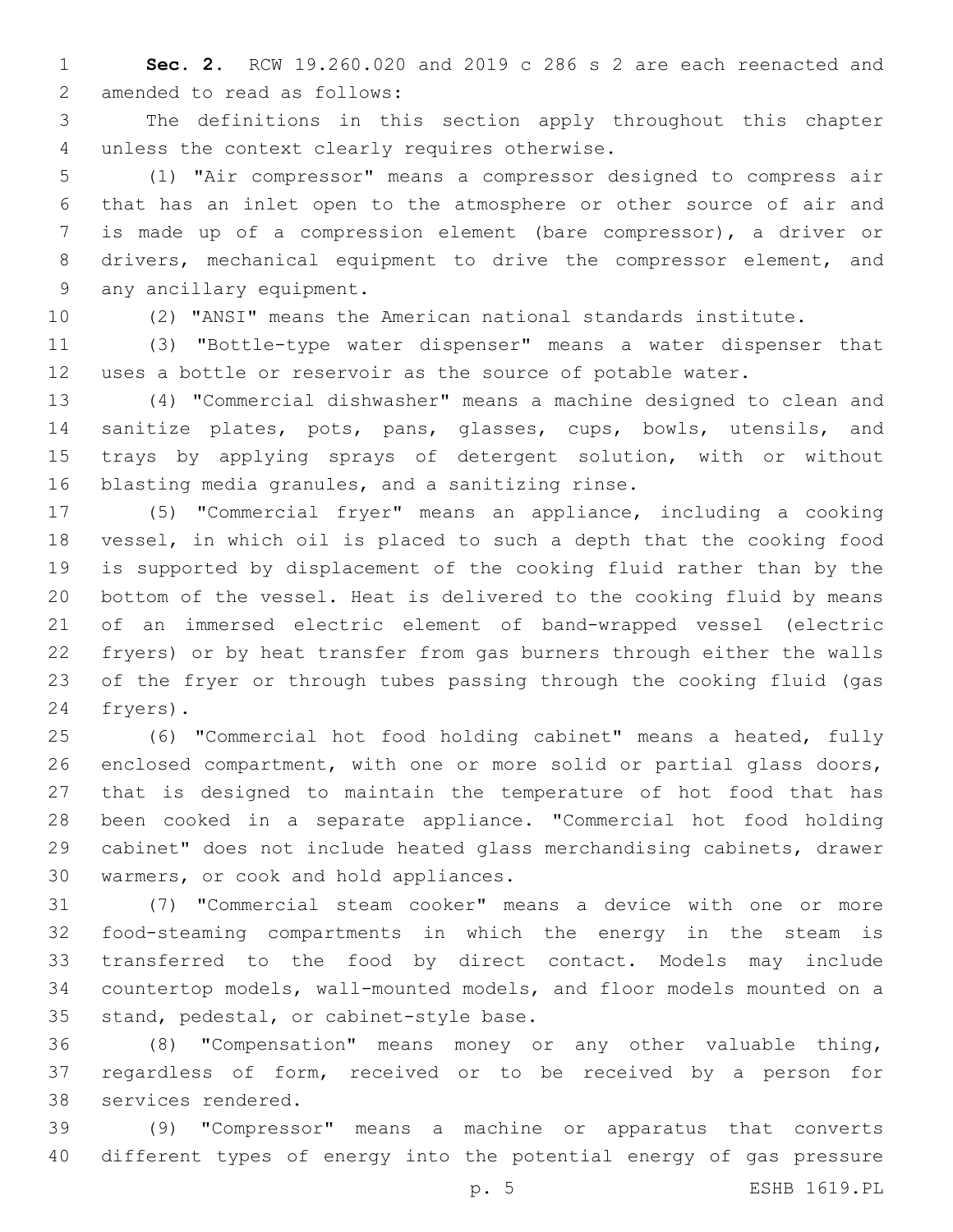for displacement and compression of gaseous media to any higher- pressure values above atmospheric pressure and has a pressure ratio 3 at full-load operating pressure greater than 1.3.

 (10) "Cook and hold appliance" means a multiple mode appliance intended for cooking food that may be used to hold the temperature of the food that has been cooked in the same appliance.

(11) "CTA" means the consumer technology association.

(12) "Department" means the department of commerce.

 (13) "Drawer warmer" means an appliance that consists of one or more heated drawers and that is designed to hold hot food that has been cooked in a separate appliance at a specified temperature.

 (14) "Electric storage water heater" means a consumer product that uses electricity as the energy source to heat domestic potable water, has a nameplate input rating of twelve kilowatts or less, contains nominally forty gallons but no more than one hundred twenty gallons of rated hot water storage volume, and supplies a maximum hot water delivery temperature less than one hundred eighty degrees 18 Fahrenheit.

 (15) "General service lamp" has the same meaning as set forth in the action published at 82 Fed. Reg. 7276, 7321-22 (January 19, 2017) and modified by the action published at 82 Fed. Reg. 7322, 7333 22 (January 19, 2017).

 (16) "Heated glass merchandising cabinet" means an appliance with a heated cabinet constructed of glass or clear plastic doors which, with seventy percent or more clear area, is designed to display and maintain the temperature of hot food that has been cooked in a 27 separate appliance.

 (17) "High color rendering index fluorescent lamp" or "high CRI fluorescent lamp" means a fluorescent lamp with a color rendering index of eighty-seven or greater that is not a compact fluorescent 31 lamp.

 (18) "Hot water dispenser" means a small electric water heater that has a measured storage volume of no greater than one gallon.

 (19) "Mini-tank electric water heater" means a small electric water heater that has a measured storage volume of more than one gallon and a rated storage volume of less than twenty gallons.

 (20) "Point-of-use water dispenser" means a water dispenser that uses a pressurized water utility connection as the source of potable 39 water.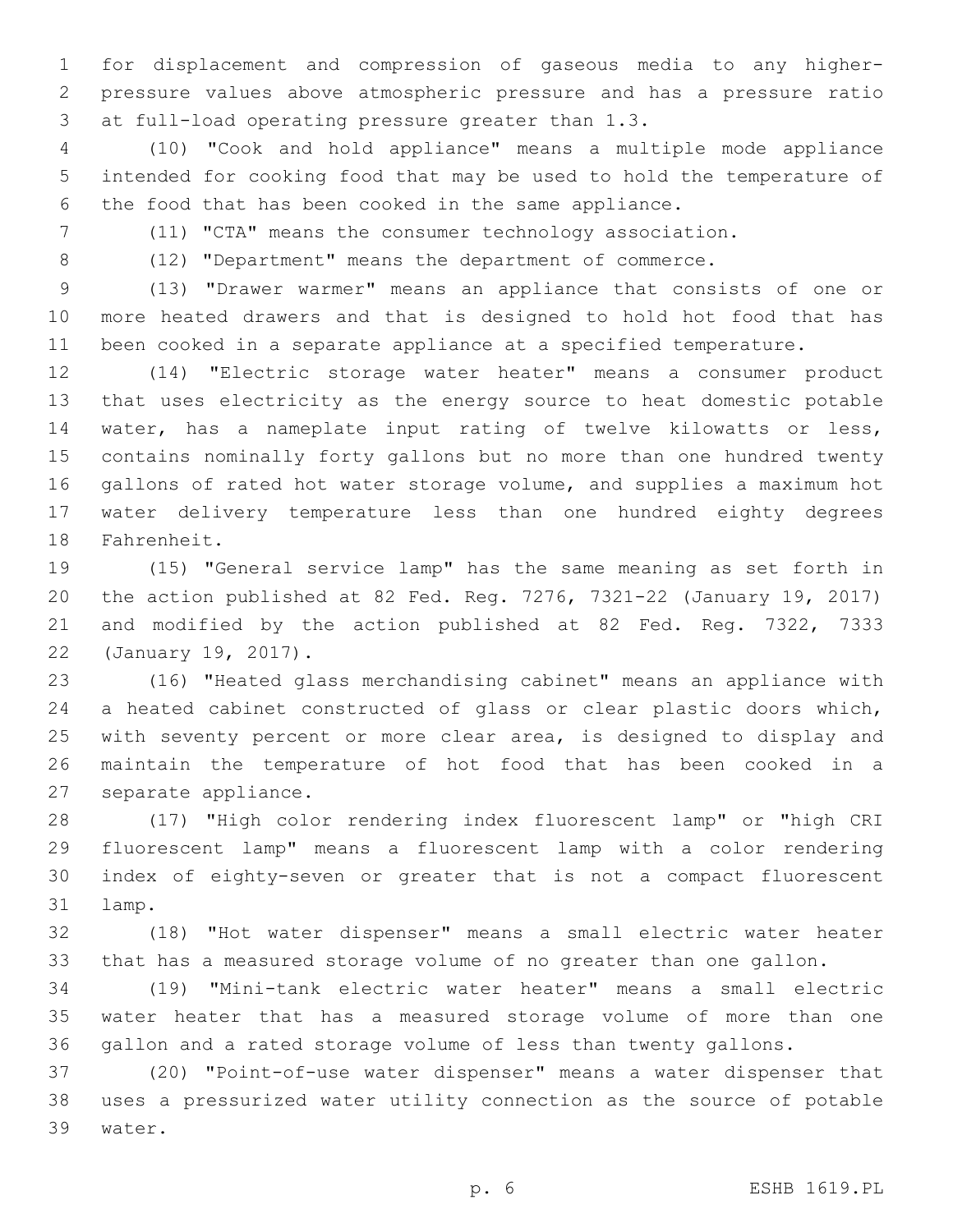(21) "Portable air conditioner" means a portable encased assembly, other than a packaged terminal air conditioner, room air conditioner, or dehumidifier, that delivers cooled, conditioned air to an enclosed space, and is powered by single-phase electric current. It includes a source of refrigeration and may include additional means for air circulation and heating and may be a single-7 duct or a dual-duct portable air conditioner.

 (22) "Portable electric spa" means a factory-built electric spa or hot tub, which may or may not include any combination of integral controls, water heating, or water circulating equipment.

 (23) "Pressure regulator" means a device that maintains constant operating pressure immediately downstream from the device, given 13 higher pressure upstream.

 (24) (("Residential pool pump" means a pump used to circulate and 15 filter pool water in order to maintain clarity and sanitation.

16 (25))) (a) "Residential ventilating fan" means a ((ceiling, wall- mounted, or remotely mounted in-line)) fan ((designed to be used in a 18 bathroom or utility room)) whose purpose is to ((move objectionable 19 air from inside the building to the outdoors)) actively supply air to or remove air from the inside of a residence. A "residential ventilating fan" may also be designed to filter incoming air. "Residential ventilating fan" includes, but is not limited to: 23 Ceiling and wall-mounted fans, or remotely mounted in-line fans, 24 designed to be used in a bathroom or utility room; and supply fans 25 designed to provide air to the indoor space.

 (b) "Residential ventilating fan" does not include kitchen range 27 hoods.

28 ((+26))) (25) "Signage display" means an analog or digital device designed primarily for the display for computer-generated signals that is not marketed for use as a computer monitor or a television.

31 (((27))) (26) "Spray sprinkler body" means the exterior case or shell of a sprinkler incorporating a means of connection to the piping system designed to convey water to a nozzle or orifice.

 (((28) "Uninterruptible power supply" means a battery charger 35 consisting of a number of convertors, switches, and energy storage devices such as batteries, constituting a power system for maintaining continuity of load power in case of input power failure.

38 (29))) (27) "Water cooler" means a freestanding device that consumes energy to cool or heat potable water, including cold only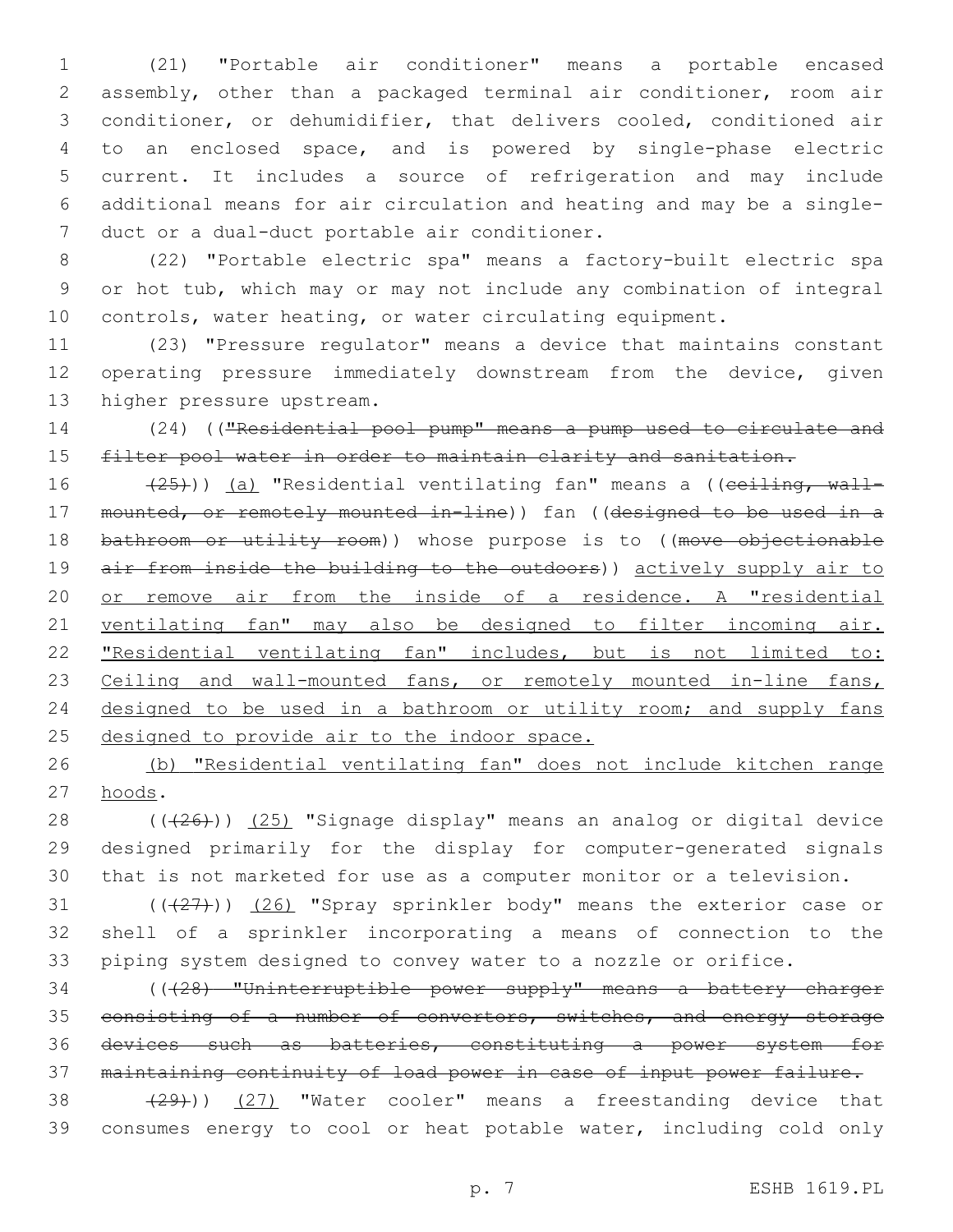1 units, hot and cold units, cook and cold units, storage-type units, 2 and on-demand units.

 (28) "Air purifier," also known as "room air cleaner," means an 4 electric, cord-connected, portable appliance with the primary function of removing particulate matter from the air and that can be moved from room to room.

7 (29) "Commercial oven" means a chamber designed for heating, 8 roasting, or baking food by conduction, convection, radiation, or 9 electromagnetic energy, or any combination thereof.

10 (30)(a) "Electric vehicle supply equipment" means the conductors, 11 including the ungrounded, grounded, and equipment grounding 12 conductors, the electric vehicle connectors, attachment plugs, and 13 all other fittings, devices, power outlets, or apparatuses installed 14 specifically for the purpose of delivering energy from the premises 15 wiring to the electric vehicle.

 (b) "Electric vehicle supply equipment" does not include the 17 conductors, connectors, and fittings that are part of a vehicle, and does not include charging cords with NEMA 5-15P or NEMA 5-20P attachment plugs.

20 (31) "Industrial air purifier" means an indoor air cleaning 21 device manufactured, advertised, marketed, labeled, and used solely 22 for industrial use that is marketed solely through industrial supply 23 <u>outlets or businesses and prominently labeled as "Solely for</u> 24 industrial use. Potential health hazard: Emits ozone".

25 **Sec. 3.** RCW 19.260.030 and 2019 c 286 s 3 are each amended to 26 read as follows:

27 (1) This chapter applies to the following types of new products 28 sold, offered for sale, or installed in the state:

29 (a) Hot water dispensers and mini-tank electric water heaters;

30 (b) Bottle-type water dispensers and point-of-use water 31 dispensers;

32 (c) ((Residential pool pumps and portable)) Portable electric 33 spas;

34 (d) Tub spout diverters;

35 (e) Commercial hot food holding cabinets;

36 (f) Air compressors;

37 (g) Commercial fryers, commercial dishwashers, and commercial 38 steam cookers;

39 (h) Computers and computer monitors;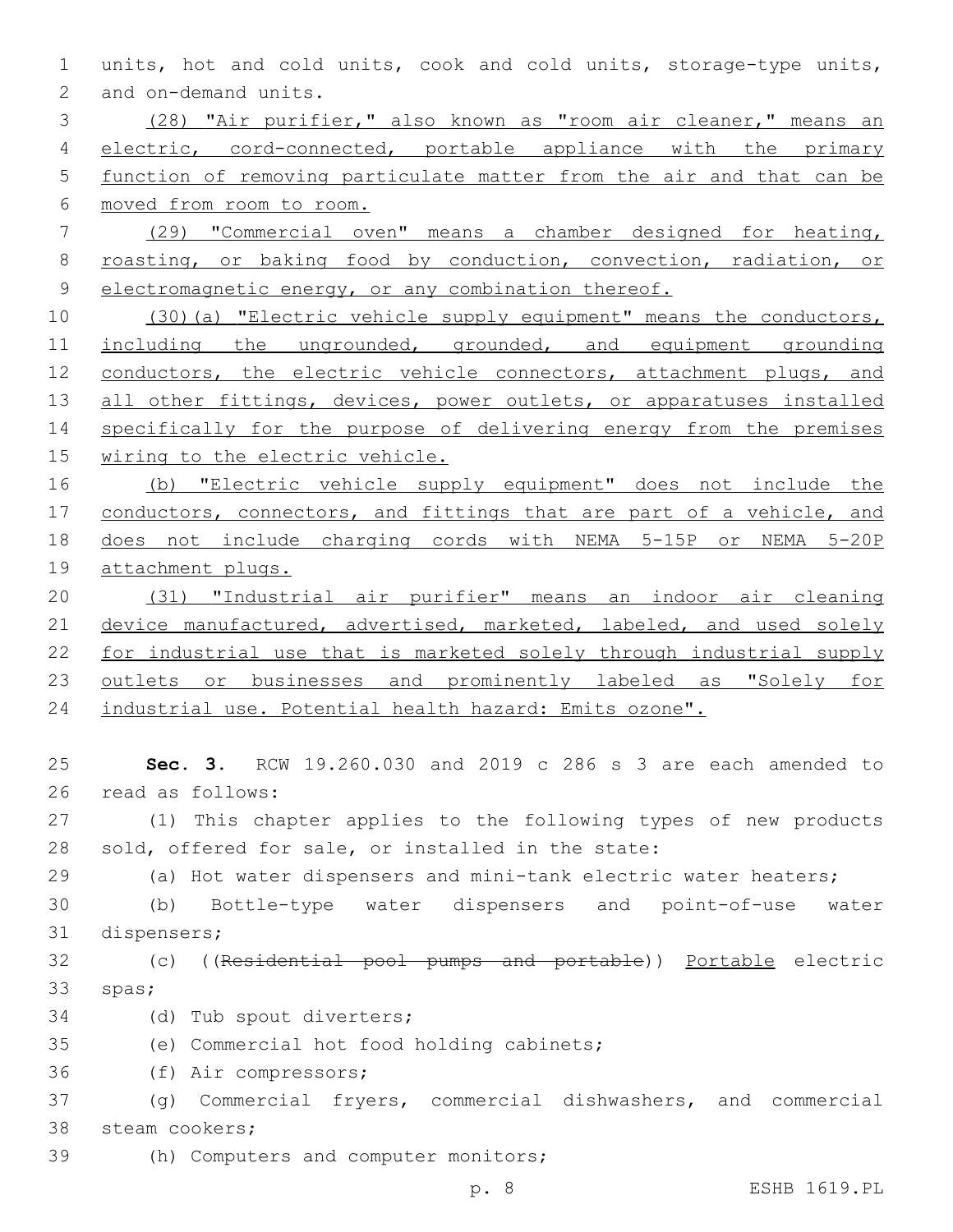(i) Faucets;1 (j) High CRI fluorescent lamps;2 3 (k) Portable air conditioners; (l) Residential ventilating fans;4 (m) Showerheads;5 (n) Spray sprinkler bodies;6 7 (o) ((Uninterruptible power supplies;  $\left(\frac{p}{p}\right)$ ) Urinals and water closets;  $($   $((\neg \rightarrow))$   $(p)$  Water coolers; 10  $((+r))$   $(q)$  General service lamps; ((and 11 (s)) (r) Electric storage water heaters; 12 (s) Air purifiers other than industrial air purifiers; 13 (t) Commercial ovens; and 14 (u) Electric vehicle supply equipment. 15 (2) This chapter applies equally to products whether they are 16 sold, offered for sale, or installed as stand-alone products or as 17 components of other products. 18 (3) This chapter does not apply to: 19 (a) New products manufactured in the state and sold outside the 20 state; 21 (b) New products manufactured outside the state and sold at 22 wholesale inside the state for final retail sale and installation 23 outside the state: 24 (c) Products installed in mobile manufactured homes at the time 25 of construction; or 26 (d) Products designed expressly for installation and use in 27 recreational vehicles. 28 **Sec. 4.** RCW 19.260.040 and 2019 c 286 s 4 are each amended to 29 read as follows: 30 Except as provided in subsection (1) of this section, the minimum 31 efficiency standards specified in this section apply to the types of 32 new products set forth in RCW 19.260.030 as of the effective dates 33 set forth in RCW 19.260.050. 34 (1) The department may adopt by rule a more recent version of any 35 standard or test method established in this section, including any

36 product definition associated with the standard or test method, in 37 order to maintain or improve consistency with other comparable 38 standards in other states.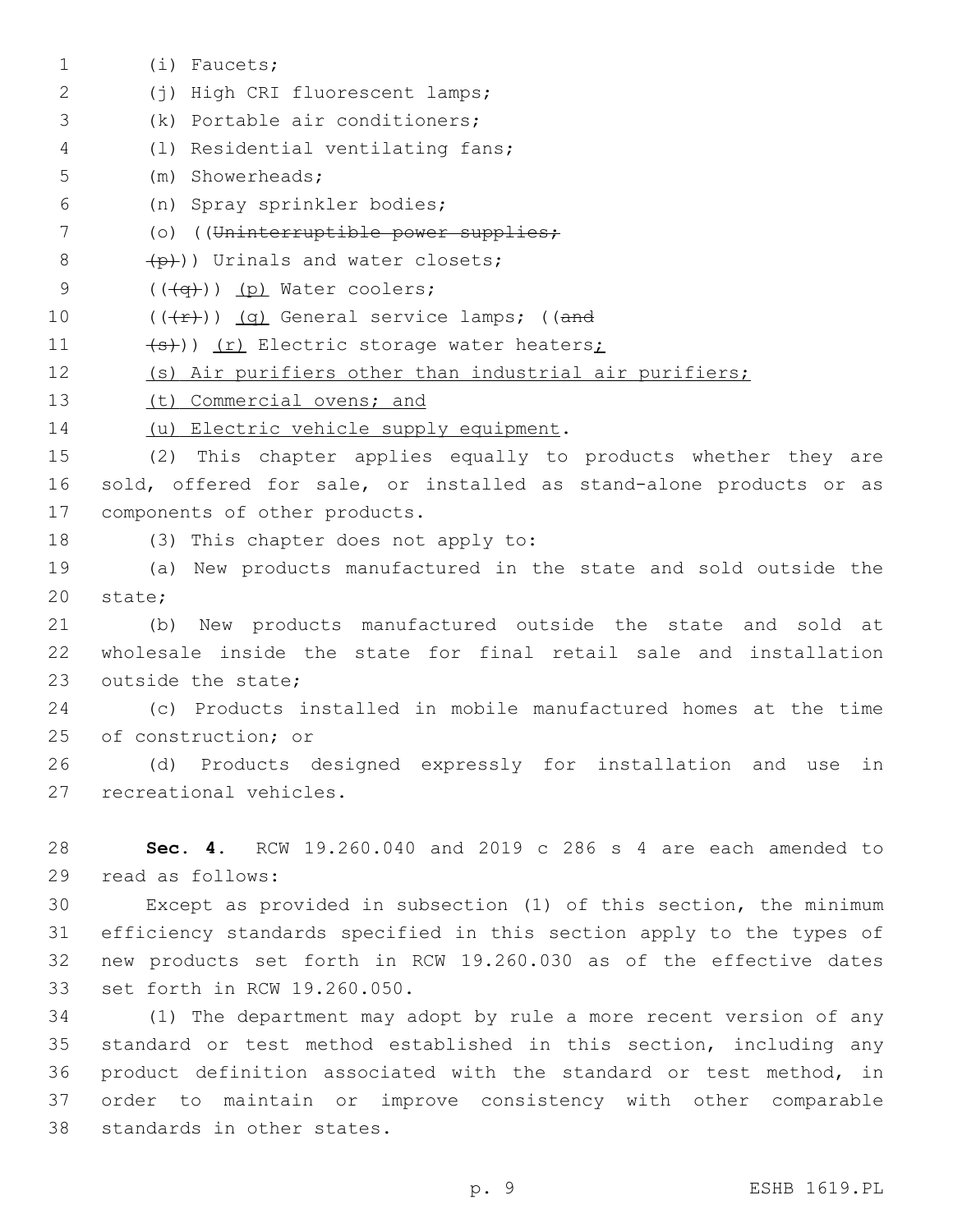(2)(a) The standby energy consumption of bottle-type water dispensers, and point-of-use water dispensers, dispensing both hot and cold water, manufactured on or after January 1, 2010, shall not exceed 1.2 kWh/day.4

 (b) The test method for water dispensers shall be the environmental protection agency energy star program requirements for 7 bottled water coolers version 1.1.

 (3)(a) The standby energy consumption of hot water dispensers and mini-tank electric water heaters manufactured on or after January 1, 10 2010, shall be not greater than 35 watts.

(b) This subsection does not apply to any water heater:

 (i) That is within the scope of 42 U.S.C. Sec. 6292(a)(4) or 13  $6311(1)$ ;

 (ii) That has a rated storage volume of less than 20 gallons; and (iii) For which there is no federal test method applicable to 16 that type of water heater.

 (c) Hot water dispensers shall be tested in accordance with the method specified in the California Code of Regulations, Title 20, 19 section 1604 in effect as of July 26, 2009.

 (d) Mini-tank electric water heaters shall be tested in accordance with the method specified in the California Code of Regulations, Title 20, section 1604 in effect as of July 26, 2009.

23 (4) The following standards are established for ((residential 24 pool pumps and)) portable electric spas:

25 (a) ((Residential pool pumps manufactured on or after January  $1<sub>r</sub>$  2010, and until July 18, 2021, must meet requirements specified in 27 the California Code of Regulations, Title 20, section 1605.3 in 28 effect as of July 26, 2009. Beginning July 19, 2021, residential pool pumps must meet requirements specified in the dedicated-purpose pool pump rule published by the United States department of energy on January 18, 2017, (82 Fed. Reg. 5650) and effective on May 18, 2017.

 (b) Through December 31, 2019, portable electric spas manufactured on or after January 1, 2010, must meet requirements specified in the California Code of Regulations, Title 20, section 35 1605.3 in effect as of July 26, 2009.) Beginning January 1, 2020, portable electric spas must meet the requirements of the American national standard for portable electric spa energy efficiency (ANSI/ APSP/ICC-14 2014). Beginning January 1, 2024, portable electric spas must meet the requirements specified in the California code of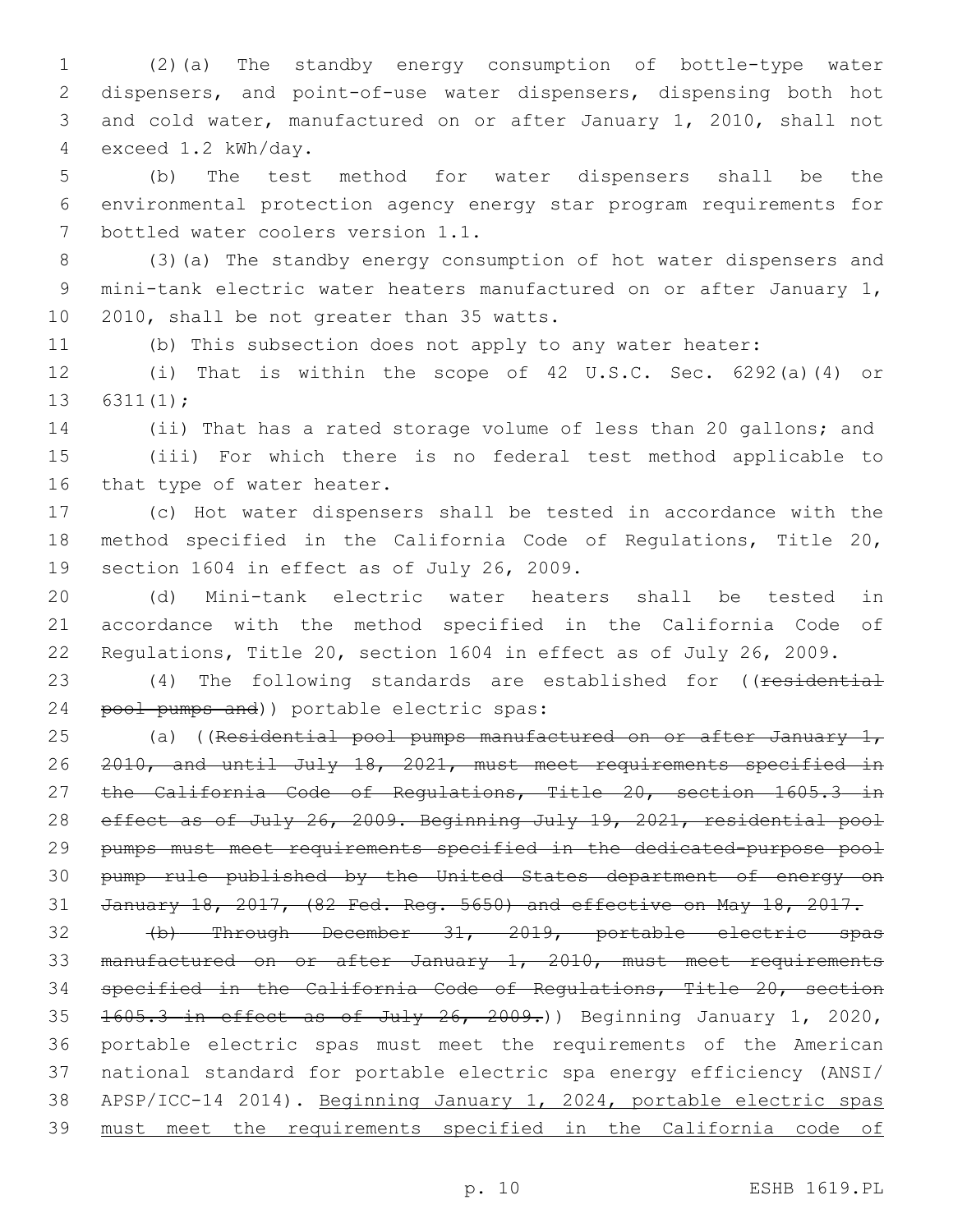1 regulations, title 20, section 1605.3 in effect as of January 1, 2022.

 (((c) Through December 31, 2019, portable electric spas must be tested in accordance with the method specified in the California Code of Regulations, Title 20, section 1604 in effect as of July 26, 2009.)) (b) Beginning January 1, 2020, portable electric spas must be tested in accordance with the method specified in the American national standard for portable electric spa energy efficiency (ANSI/ APSP/ICC-14 2014). Beginning January 1, 2024, portable electric spas must be tested in accordance with the method specified in the California code of regulations, title 20, section 1605.3 in effect as of January 1, 2022.

13 (5)(((a) The idle energy rate of commercial hot food holding cabinets manufactured on or after January 1, 2010, shall be no 15 greater than 40 watts per cubic foot of measured interior volume.

 (b) The idle energy rate of commercial hot food holding cabinets shall be determined using ANSI/ASTM F2140-11 standard test method for the performance of hot food holding cabinets (test for idle energy 19 rate dry test). Commercial hot food holding cabinet interior volume shall be calculated using straight line segments following the gross 21 interior dimensions of the appliance and using the following 22 equation: Interior height x interior width x interior depth. Interior 23 volume shall not account for racks, air plenums, or other interior 24 parts.)) Commercial hot food holding cabinets must meet the qualification criteria of the energy star program requirements 26 product specification for commercial hot food holding cabinets, version 2.0.

 (6) Commercial dishwashers included in the scope of the environmental protection agency energy star program product specification for commercial dishwashers, version 2.0, must meet the 31 qualification criteria of that specification.

 (7) Commercial fryers included in the scope of the environmental protection agency energy star program product specification for commercial fryers, version 2.0, must meet the qualification criteria 35 for that specification.

 (8) Commercial steam cookers must meet the requirements of the environmental protection agency energy star program product specification for commercial steam cookers, version 1.2.

 (9) Computers and computer monitors must meet the requirements in the California Code of Regulations, Title 20, section 1605.3(v) as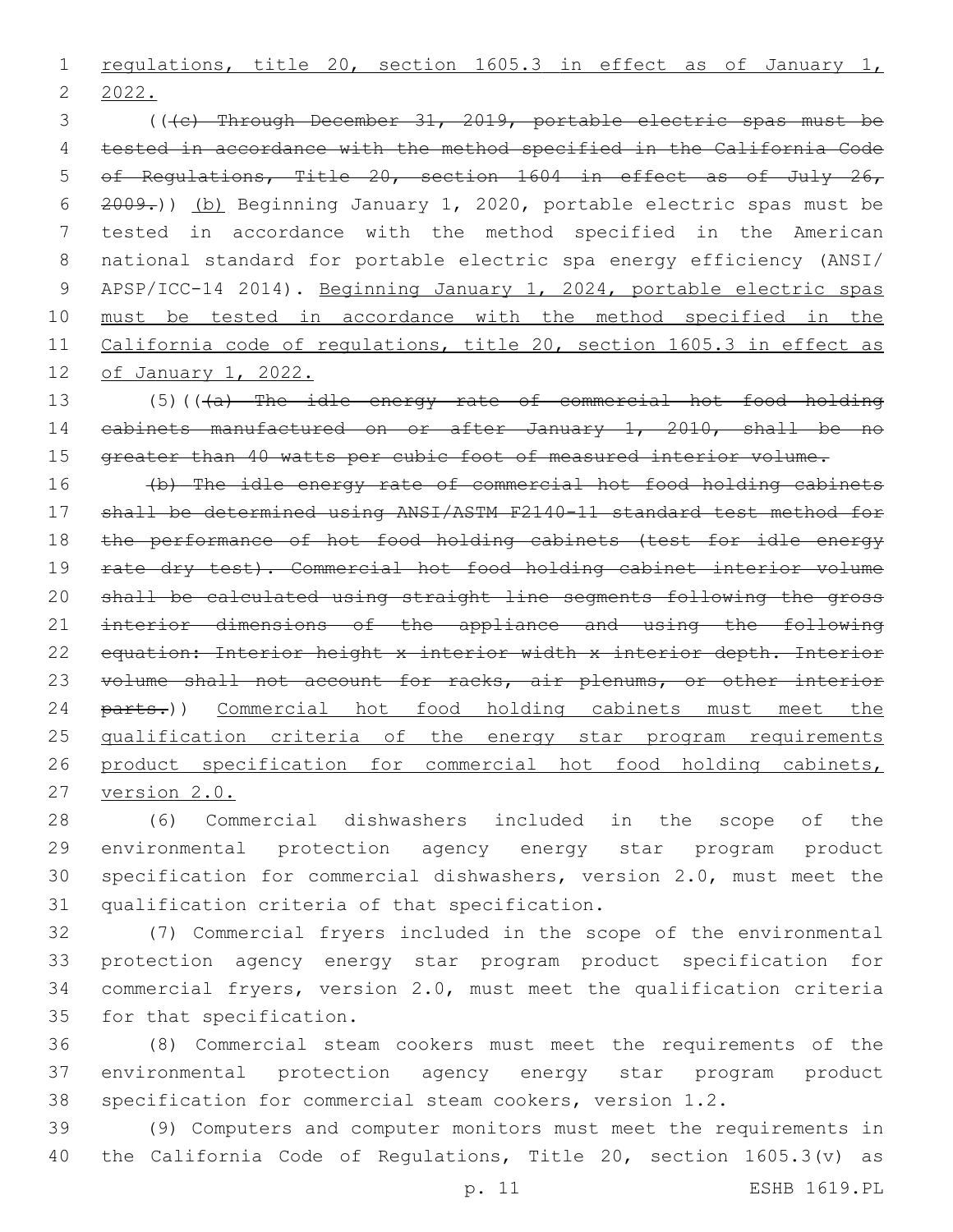adopted on May 10, 2017, and amended on November 8, 2017, as measured in accordance with test methods prescribed in section 1604(v) of 3 those regulations.

 (10) Air compressors that meet the twelve criteria listed on page 350 to 351 of the "energy conservation standards for air compressors" final rule issued by the United States department of energy on December 5, 2016, must meet the requirements in table 1 on page 352 following the instructions on page 353 and as measured in accordance with the "uniform test method for certain air compressors" under 10 C.F.R. Part 431 (Appendix A to Subpart T) as in effect on July 3, 11 2017.

 (11) High CRI fluorescent lamps must meet the requirements in 10 C.F.R. Sec. 430.32(n)(4) in effect as of January 3, 2017, as measured in accordance with the test methods prescribed in 10 C.F.R. Sec. 430.23 (appendix R to subpart B of part 430) in effect as of January 16 3, 2017.

 (12) Portable air conditioners must have a combined energy efficiency ratio, as measured in accordance with the test methods prescribed in 10 C.F.R. Sec. 430.23 (appendix CC to subpart B of part 430) in effect as of January 3, 2017, that is greater than or equal 21 to:

 $1.04 \times$ *SACC* 23 (3.7117 × *SACC* <sup>0.6384</sup>)

where "SACC" is seasonally adjusted cooling capacity in Btu/h.

 (13)(a) Residential ventilating fans must meet the qualification criteria of the environmental protection agency energy star program 27 product specification for residential ventilating fans, version  $3.2<sub>L</sub>$ consistent with the timeline specified in RCW 19.260.050(3).

 (b) Residential ventilating fans must meet the qualification criteria of the environmental protection agency energy star program product specification for residential ventilating fans, version 4.1, consistent with the timeline specified in RCW 19.260.050(3).

 (14) Spray sprinkler bodies that are not specifically excluded from the scope of the environmental protection agency water sense program product specification for spray sprinkler bodies, version 1.0, must include an integral pressure regulator and must meet the water efficiency and performance criteria and other requirements of 38 that specification.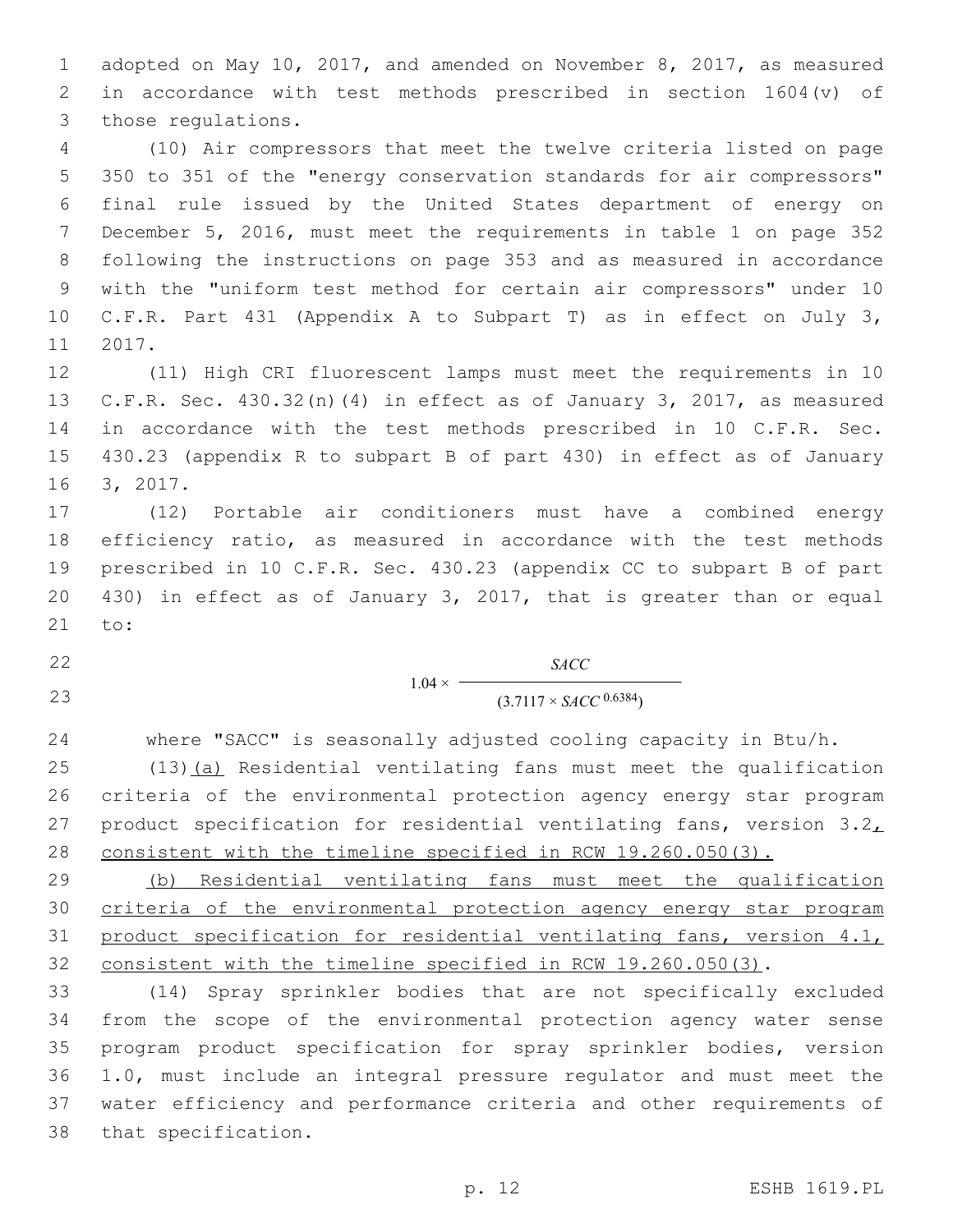(15) The following products that are within the scope and definition of the applicable regulation must meet the requirements in the California Code of Regulations, Title 20, section 1605.3 in effect as of January 1, 2018, as measured in accordance with the test methods prescribed in the California Code of Regulations, Title 20, 6 section 1604 in effect as of January 1, 2018:

(a) Showerheads;7

8 (b) Tub spout diverters;

- (c) Showerhead tub spout diverter combinations;
- (d) Lavatory faucets and replacement aerators;
- 11 (e) Kitchen faucets and replacement aerators;
- (f) Public lavatory faucets and replacement aerators;
- 13 (g) Urinals; and
- 14 (h) Water closets.

 (16) ((Uninterruptible power supplies that utilize a NEMA 1-15P or 5-15P input plug and have an AC output must have an average load adjusted efficiency that meets or exceeds the values shown on page 193 of the prepublication final rule "Energy Conservation Program: Energy Conservation Standards for Uninterruptible Power Supplies" 20 issued by the United States department of energy on December 28, 21 2016, as measured in accordance with test procedures prescribed in Appendix Y to Subpart B of Part 430 of Title 10 of the Code of Federal Regulations "Uniform Test Method for Measuring the Energy Consumption of Battery Chargers" in effect as of January 11, 2017.

25 (17)) Water coolers included in the scope of the environmental protection agency energy star program product specification for water coolers, version 2.0, must have an on mode with no water draw energy consumption less than or equal to the following values as measured in accordance with the test requirements of that program:

 (a) 0.16 kilowatt-hours per day for cold-only units and cook and 31 cold units;

 (b) 0.87 kilowatt-hours per day for storage type hot and cold 33 units; and

(c) 0.18 kilowatt-hours per day for on demand hot and cold units.

35 (((418))) (17) General service lamps must meet or exceed a lamp efficacy of 45 lumens per watt, when tested in accordance with the applicable federal test procedures for general service lamps prescribed in 10 C.F.R. Sec. 430.23 in effect as of January 3, 2017.

 (18) Air purifiers other than industrial air purifiers must meet 40 the qualification criteria of the environmental protection agency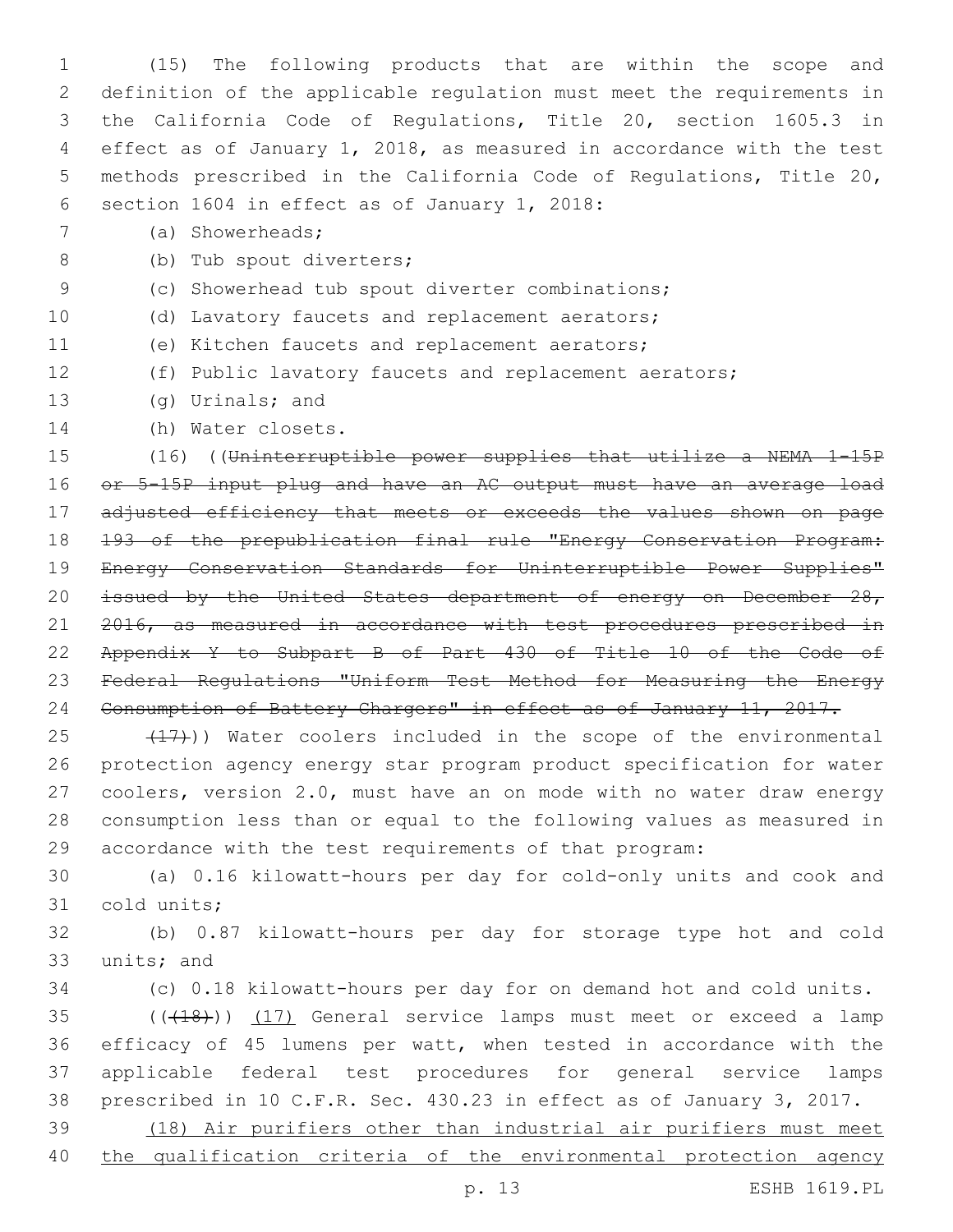energy star program product specification for room air cleaners, 2 version 2.0. (19) Commercial ovens included in the scope of the energy star program requirements product specification for commercial ovens, version 2.2, must meet the qualification criteria of that specification. (20) Electric vehicle supply equipment included in the scope of the energy star program requirements product specification for 9 electric vehicle supply equipment, version 1.0, other than charging cords with NEMA 5-15P or NEMA 5-20P attachment plugs, must meet the qualification criteria of that specification. **Sec. 5.** RCW 19.260.050 and 2019 c 286 s 6 are each amended to 13 read as follows: (1) The following products, if manufactured on or after January 1, 2010, may not be sold or offered in the state unless the efficiency of the new product meets or exceeds the efficiency 17 standards set forth in RCW 19.260.040: (a) Hot water dispensers and mini-tank electric water heaters; (b) Bottle-type water dispensers and point-of-use water 20 dispensers; 21 (c) ((Residential pool pumps and portable)) Portable electric 22 spas; 23 (d) Tub spout diverters; and 24 (e) Commercial hot food holding cabinets. (2) The following products, if manufactured on or after January 1, 2010, may not be installed for compensation in the state on or after January 1, 2011, unless the efficiency of the new product meets or exceeds the efficiency standards set forth in RCW 19.260.040: (a) Hot water dispensers and mini-tank electric water heaters; (b) Bottle-type water dispensers and point-of-use water 31 dispensers; (c) ((Residential pool pumps and portable)) Portable electric 33 spas; 34 (d) Tub spout diverters; and (e) Commercial hot food holding cabinets.35 (3) The following products, if manufactured on or after January 1, 2021, may not be sold or offered for sale, lease, or rent in the state unless the efficiency of the new product meets or exceeds the 39 efficiency standards set forth in RCW 19.260.040:

p. 14 ESHB 1619.PL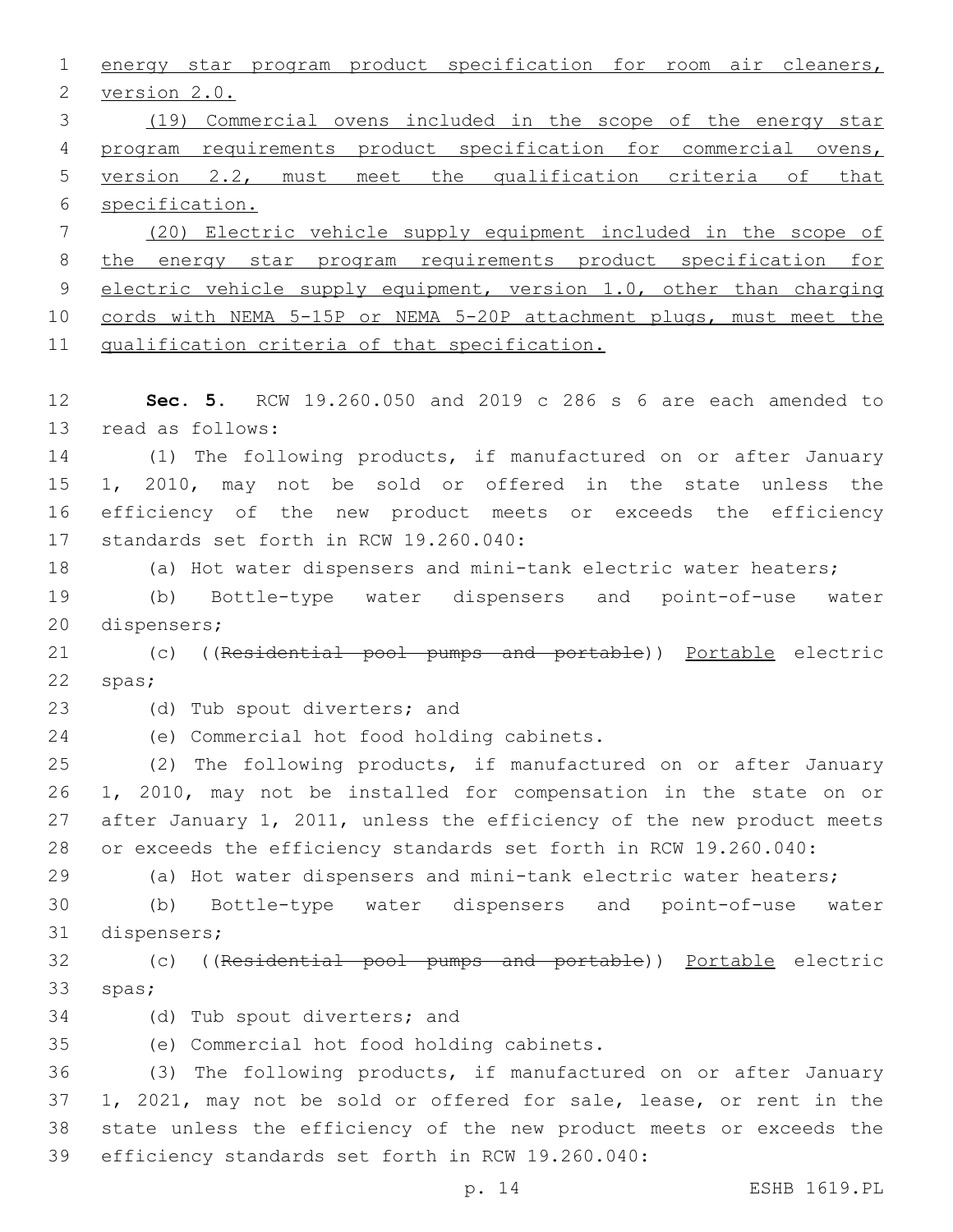| $\mathbf 1$ | (a) Commercial dishwashers;                                          |
|-------------|----------------------------------------------------------------------|
| 2           | (b) Commercial fryers;                                               |
| 3           | (c) Commercial steam cookers;                                        |
| 4           | (d) Computers or computer monitors;                                  |
| 5           | $(e)$ Faucets;                                                       |
| 6           | (f) Residential ventilating fans that meet the standard specified    |
| 7           | in RCW 19.260.040(13)(a);                                            |
| 8           | (q) Spray sprinkler bodies;                                          |
| 9           | (h) Showerheads;                                                     |
| 10          | (i) ((Uninterruptible power supplies;                                |
| 11          | $(\overleftrightarrow{+})$ ) Urinals and water closets; and          |
| 12          | $((\n+k))$ (j) Water coolers.                                        |
| 13          | (4) The following products, if manufactured on or after January      |
| 14          | 1, 2024, may not be sold or offered for sale, lease, or rent in the  |
| 15          | state unless the efficiency of the new product meets or exceeds the  |
| 16          | efficiency standards set forth in RCW 19.260.040:                    |
| 17          | (a) Air purifiers other than industrial air purifiers;               |
| 18          | (b) Commercial ovens;                                                |
| 19          | (c) Electric vehicle supply equipment; and                           |
| 20          | (d) Residential ventilating fans that meet the standard specified    |
| 21          | in RCW 19.260.040(13)(b).                                            |
| 22          | (5) Standards for the following products expire January 1, 2020:     |
| 23          | (a) Hot water dispensers; and                                        |
| 24          | (b) Bottle-type water dispensers and point-of-use water              |
| 25          | dispensers.                                                          |
| 26          | $((+5))$ (6) A new air compressor manufactured on or after January   |
| 27          | 1, 2022, may not be sold or offered for sale in the state unless the |
| 28          | efficiency of the new product meets or exceeds the efficiency        |
| 29          | standards set forth in RCW 19.260.040.                               |
| 30          | $((+6))$ (7) A new portable air conditioner manufactured on or       |
| 31          | after February 1, 2022, may not be sold or offered for sale in the   |
| 32          | state unless the efficiency of the new product meets or exceeds the  |
| 33          | efficiency standards set forth in RCW 19.260.040.                    |
| 34          | $((+7))$ (8) New general service lamps manufactured on or after      |
| 35          | January 1, 2020, may not be sold or offered for sale in the state    |
| 36          | unless the efficiency of the new product meets or exceeds the        |
| 37          | efficiency standards set forth in RCW 19.260.040.                    |
| 38          | $((+8+))$ (9) No new high CRI fluorescent lamps may be sold or       |
| 39          | offered for sale in the state after January 1, 2023, unless the      |
| 40          | efficiency of the new product meets or exceeds the efficiency        |
|             | ESHB 1619.PL<br>p. 15                                                |